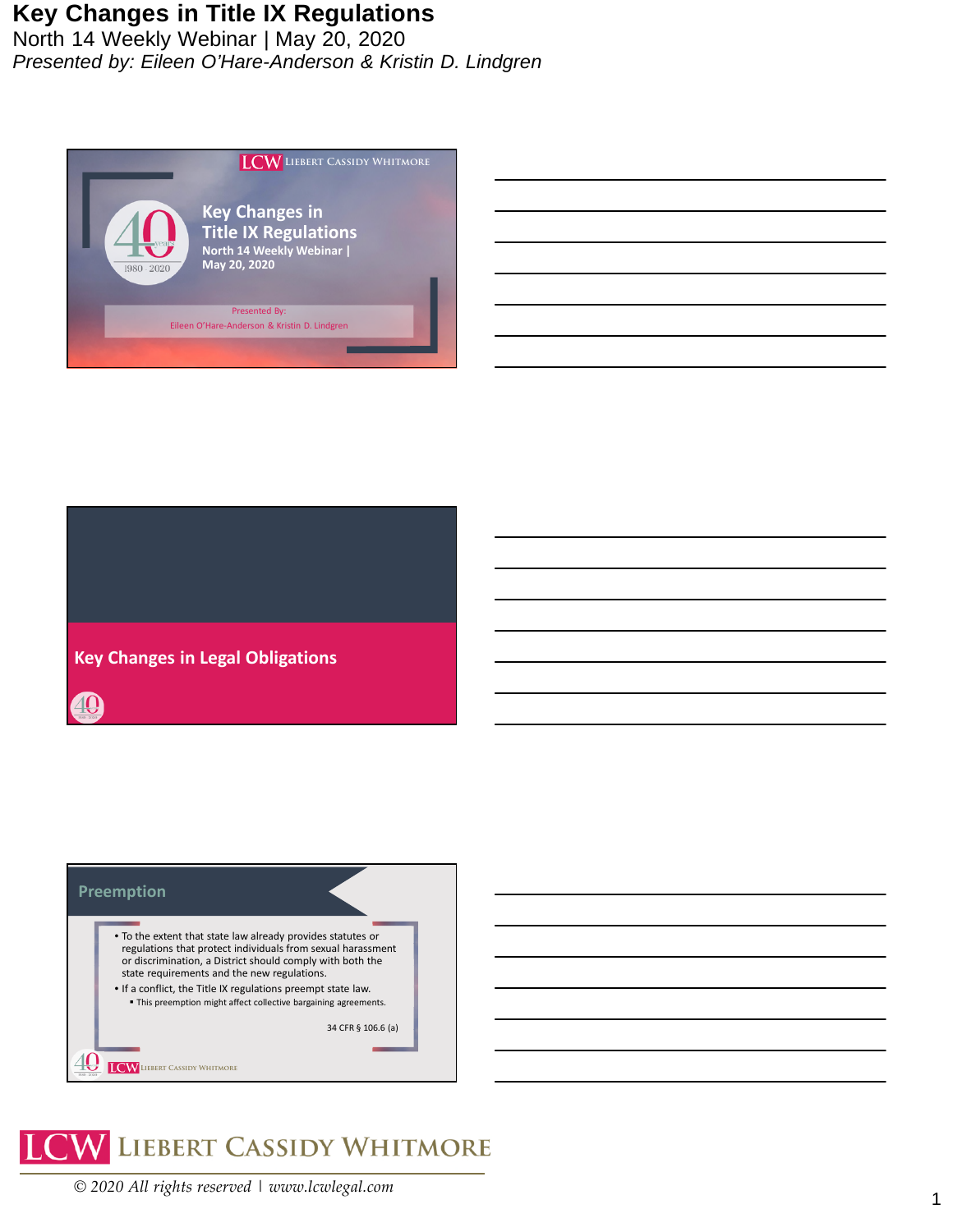| <b>Overall Requirement</b> |                                                                                                                                                                                                                                                                                                                                                |                                                                   |  |  |
|----------------------------|------------------------------------------------------------------------------------------------------------------------------------------------------------------------------------------------------------------------------------------------------------------------------------------------------------------------------------------------|-------------------------------------------------------------------|--|--|
| Current                    | Upon notice of sexual harassment or sexual violence:<br>Take prompt and effective action.<br>To end the misconduct.<br>To prevent its recurrence.<br>To remedy its effects.                                                                                                                                                                    | 2001 Guidance<br>34 CFR<br>\$106.8(b)                             |  |  |
| <b>New</b>                 | A recipient with actual knowledge of sexual harassment in an<br>education program or activity of the recipient against a person in the<br>United States, must respond in a manner that is not deliberately<br>indifferent.                                                                                                                     | 34 CFR<br>\$106.44(a)                                             |  |  |
| California                 | CCDs must insure its programs and activities are available to all persons<br>without regard to sex or gender, sexual orientation, etc. CCDs must<br>investigate complaints of unlawful discrimination in its programs or<br>activities, and seek to resolve those complaints in accordance with the<br>provisions of [sections 59300 et seq.]. | Title 5.<br>California Code<br>of Regulations<br>(CCR)<br>§ 59320 |  |  |
|                            | <b>BERT CASSIDY WHITMORE</b>                                                                                                                                                                                                                                                                                                                   |                                                                   |  |  |

| <u> 1989 - Andrea Santa Andrea Andrea Andrea Andrea Andrea Andrea Andrea Andrea Andrea Andrea Andrea Andrea Andr</u>                                                                                                                 |  |                                     |
|--------------------------------------------------------------------------------------------------------------------------------------------------------------------------------------------------------------------------------------|--|-------------------------------------|
|                                                                                                                                                                                                                                      |  |                                     |
| <u> 1989 - Johann Stoff, amerikansk fotograf (* 1989)</u>                                                                                                                                                                            |  |                                     |
|                                                                                                                                                                                                                                      |  | and the contract of the contract of |
| <u>. In the contract of the contract of the contract of the contract of the contract of the contract of the contract of the contract of the contract of the contract of the contract of the contract of the contract of the cont</u> |  |                                     |
|                                                                                                                                                                                                                                      |  |                                     |
|                                                                                                                                                                                                                                      |  |                                     |







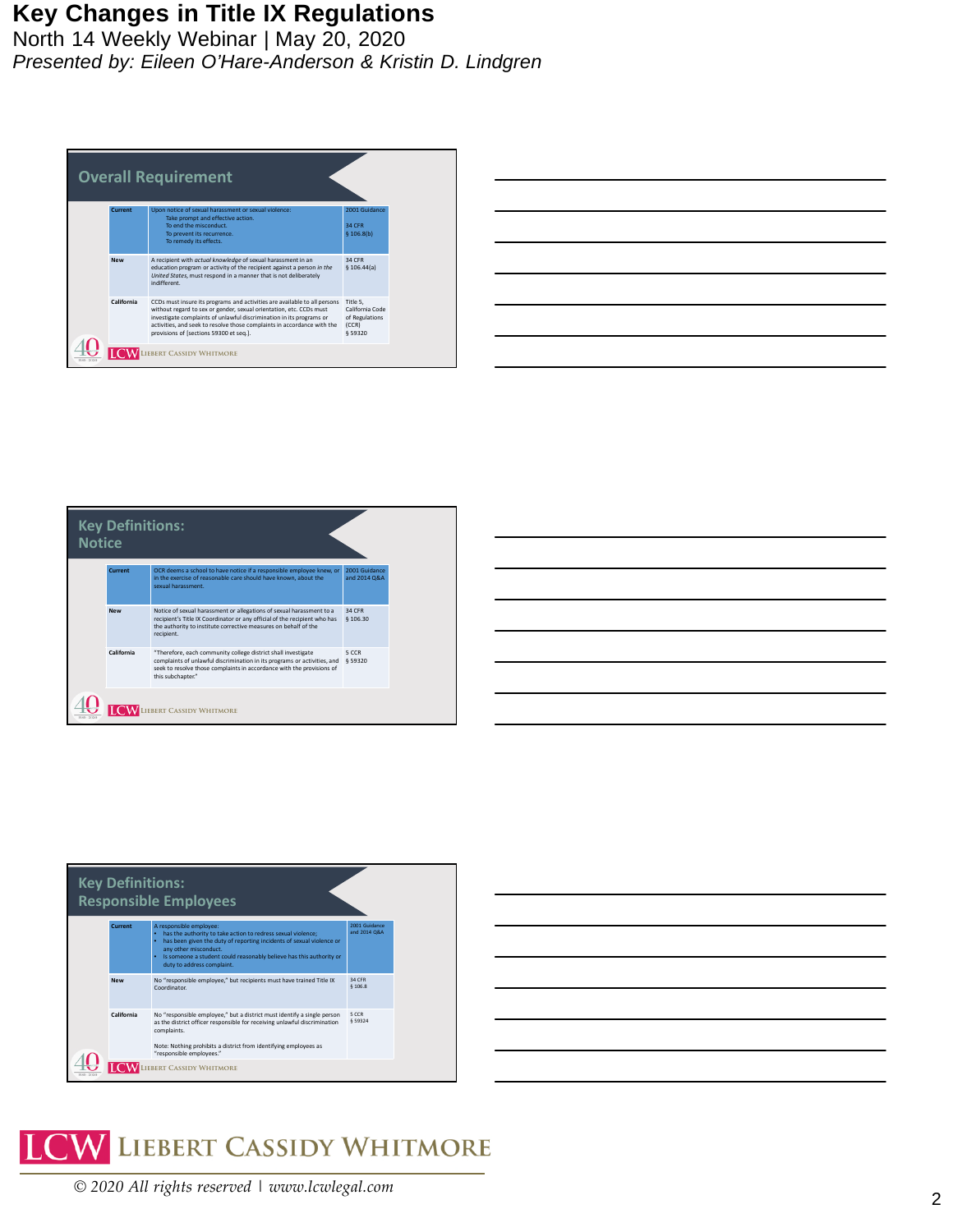| <b>Key Definitions:</b><br><b>Sexual Harassment</b> |            |                                                                                                                                                                                                                                                                                                                                                                                                                                                                                                                                                                                                                        |                    |  |  |  |
|-----------------------------------------------------|------------|------------------------------------------------------------------------------------------------------------------------------------------------------------------------------------------------------------------------------------------------------------------------------------------------------------------------------------------------------------------------------------------------------------------------------------------------------------------------------------------------------------------------------------------------------------------------------------------------------------------------|--------------------|--|--|--|
|                                                     | Current    | Unwelcome conduct of a sexual nature, including unwelcome sexual<br>advances, requests for sexual favors, and other verbal, nonverbal,<br>physical conduct of a sexual nature, or sexual violence.                                                                                                                                                                                                                                                                                                                                                                                                                     | 2001 Guidance      |  |  |  |
|                                                     | <b>New</b> | an employee of the recipient conditioning the provision of an aid,<br>(i)<br>benefit, or service of the recipient on an individual's participation<br>in unwelcome sexual conduct:<br>unwelcome conduct determined by a reasonable person to be so<br>(iii)<br>severe, pervasive, and objectively offensive that it effectively<br>denies a person equal access to the recipient's education program<br>or activity: or<br>(iii) "sexual assault" (20 U.S.C. 1092(f)(6)(A)(v)), "dating violence" (34<br>U.S.C. 12291(a)(10)), "domestic violence" (34 U.S.C. 12291(a)(8)),<br>or "stalking" (34 U.S.C. 12291(a)(30)). | 34 CFR<br>§ 106.30 |  |  |  |
|                                                     |            | <b>IEBERT CASSIDY WHITMORE</b>                                                                                                                                                                                                                                                                                                                                                                                                                                                                                                                                                                                         |                    |  |  |  |



| <b>Key Definitions:</b><br><b>Education Program or Activity</b> |                                                                                                                                                                                                                                                                                                                 |                                                                                                                                                                                                                                                                                                                                   |                                                                     |  |  |
|-----------------------------------------------------------------|-----------------------------------------------------------------------------------------------------------------------------------------------------------------------------------------------------------------------------------------------------------------------------------------------------------------|-----------------------------------------------------------------------------------------------------------------------------------------------------------------------------------------------------------------------------------------------------------------------------------------------------------------------------------|---------------------------------------------------------------------|--|--|
|                                                                 | Current<br>All college operations, including academic, extra-curricular, athletic,<br>college trips, sponsored events.<br>Schools may have an obligation to respond to student-on-student<br>sexual harassment that initially occurred off school grounds, outside a<br>school's education program or activity. |                                                                                                                                                                                                                                                                                                                                   | 2001<br>Guidance.<br>201150<br><b>§1687</b><br>34 CFR<br>\$106.2(h) |  |  |
|                                                                 | <b>New</b>                                                                                                                                                                                                                                                                                                      | Includes locations, events, or circumstances over which the recipient<br>exercised substantial control over both the respondent and the<br>context in which the sexual harassment occurs, and also includes any<br>building owned or controlled by a student org that is officially<br>recognized by a postsecondary institution. | 34 CFR<br>\$106.44(a)                                               |  |  |
|                                                                 | California                                                                                                                                                                                                                                                                                                      | In the work or educational setting.                                                                                                                                                                                                                                                                                               | Education<br>Code<br><b>§212.5</b>                                  |  |  |
|                                                                 |                                                                                                                                                                                                                                                                                                                 | RT CASSIDY WHITMORE                                                                                                                                                                                                                                                                                                               |                                                                     |  |  |



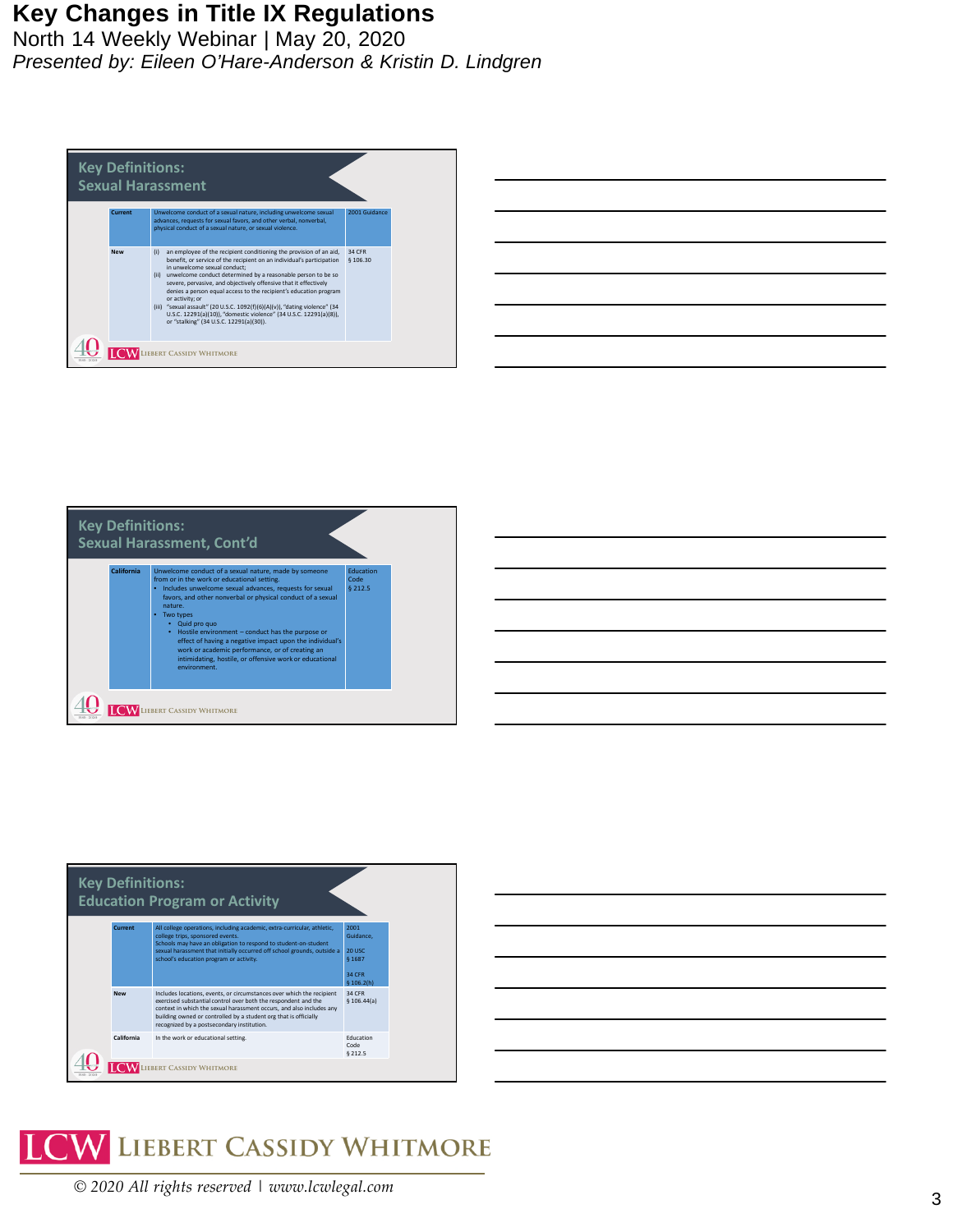





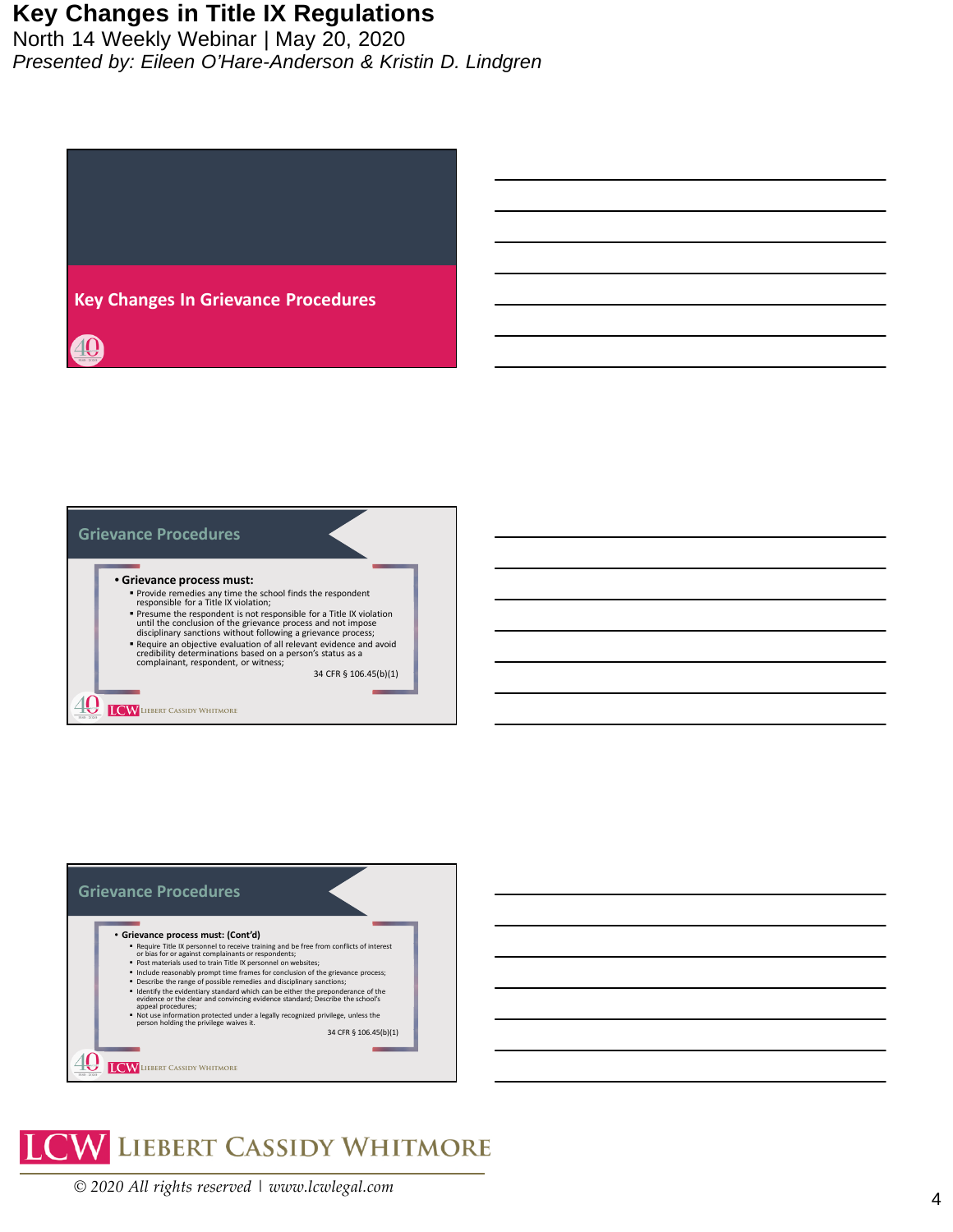| <b>Grievance Procedures: Triggers</b> |            |                                                                                                                                                                                          |                               |  |  |
|---------------------------------------|------------|------------------------------------------------------------------------------------------------------------------------------------------------------------------------------------------|-------------------------------|--|--|
|                                       | Current    | When a school knows or reasonably should know of possible sexual<br>violence, it must take immediate and appropriate steps to<br>investigate or otherwise determine what occurred.       | 2001 Guidance<br>and 2014 Q&A |  |  |
|                                       | <b>New</b> | A recipient must follow procedures consistent with section 106.45<br>in response to a formal complaint.                                                                                  | 34 CFR<br>\$106.44(b)(1)      |  |  |
|                                       | California | If a district receives a charges of unlawful discrimination, it is<br>required to assess the complaint, and a formal complaint triggers a<br>district investigation under Section 59334. | 5 CCR<br>66 59327-59328       |  |  |
|                                       |            | <b>EBERT CASSIDY WHITMORE</b>                                                                                                                                                            |                               |  |  |

|  | ______ |
|--|--------|
|  |        |
|  |        |





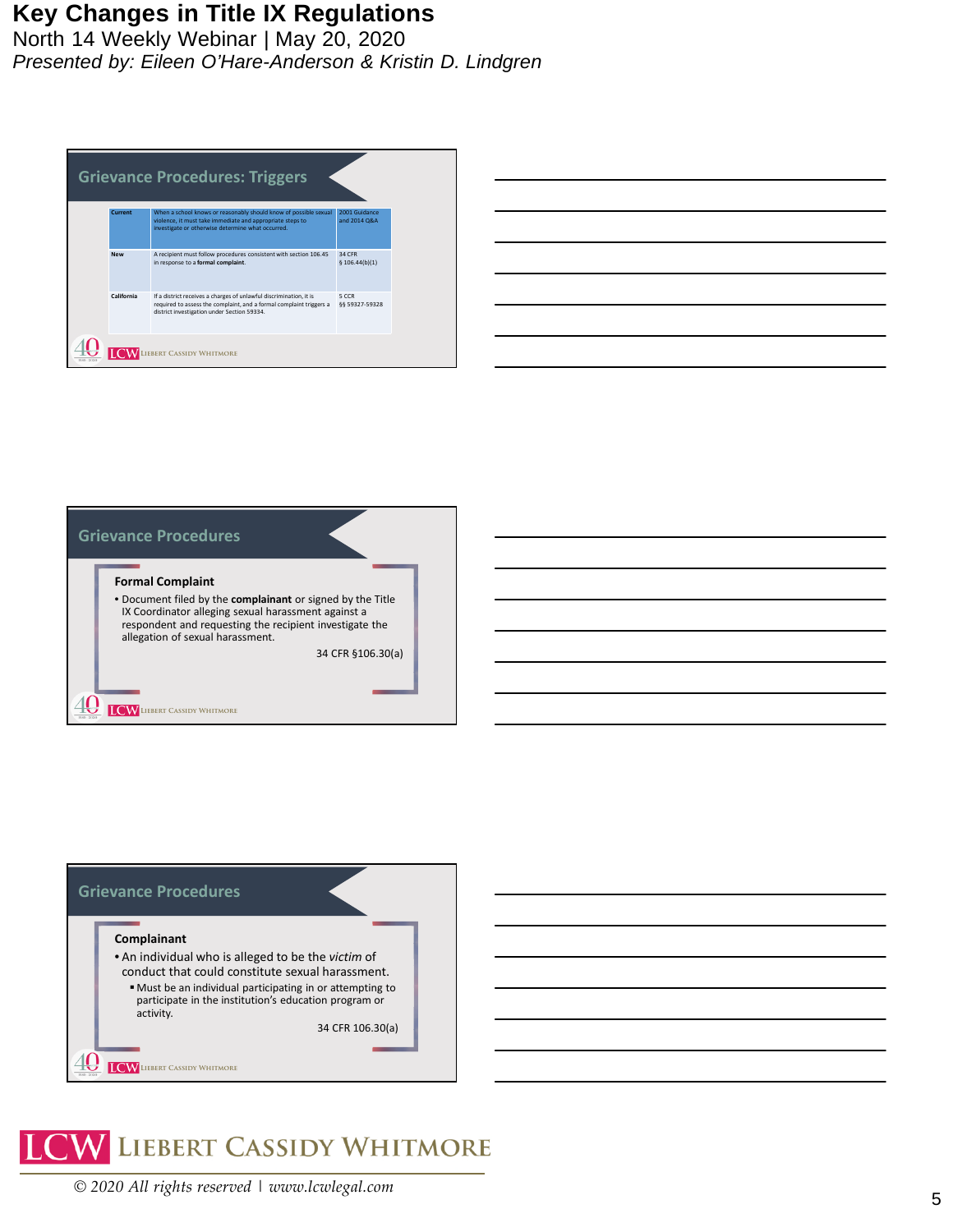| <b>Grievance Procedures:</b><br><b>Notice of Allegations</b>                                                                                                                                                                                                                                                                                                                                                                                                                                                                                                                                                                                                                                                                                                                                                                                                               |  |
|----------------------------------------------------------------------------------------------------------------------------------------------------------------------------------------------------------------------------------------------------------------------------------------------------------------------------------------------------------------------------------------------------------------------------------------------------------------------------------------------------------------------------------------------------------------------------------------------------------------------------------------------------------------------------------------------------------------------------------------------------------------------------------------------------------------------------------------------------------------------------|--|
| • Upon receipt of a formal complaint, a recipient must provide the following<br>written notice to the parties:<br>" Notice of the recipient's grievance process;<br>" Notice of the allegations including sufficient details and with sufficient time to<br>prepare a response before any initial interview;<br>" Must include statement that respondent is presumed not responsible and a determination regarding responsibility is made at the conclusion of the grievance<br>process;<br>" Must inform parties they may have an advisor of their choice and may inspect and<br>review evidence:<br>" Must inform parties of any provision in the recipient's code of conduct that<br>prohibits knowingly making false statements or knowingly submitting false<br>information during the grievance process.<br>34 CFR § 106.45(b)(2)(i)<br><b>BERT CASSIDY WHITMORE</b> |  |





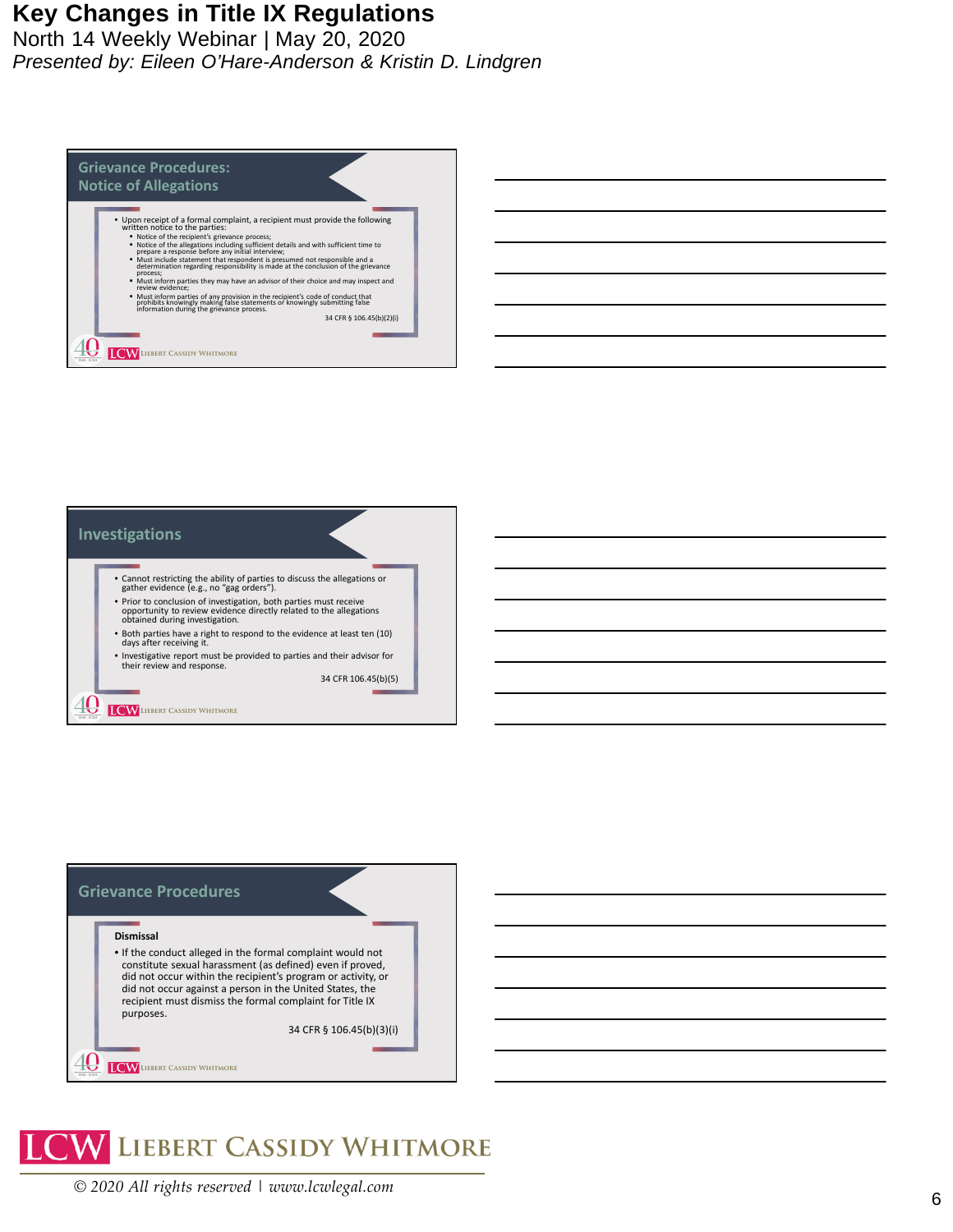



| Withdrawn<br>Must inform complainant as to whether it found alleged conduct<br>2014 Q&A<br>occurred, individual remedies offered or provided complainant or<br>sanctions imposed on respondent that directly relate to the<br>complainant, and other steps the school took.<br>To both parties: (1) identification of the allegations, (2) description of<br>34 CFR<br><b>New</b><br>procedural steps, (3) findings of fact, (4) conclusions, (5) rationale for<br>\$106.45<br>result as to each allegation, including sanctions and remedies<br>(b)(7)(ii)<br>provided to complainant, and (6) recipient's appeal procedures for<br>complainants and respondents.<br>California<br>To complainant administrative determination: (1) CEO/designee's<br>5 CCR § 59336<br>determination re probable cause to believe discrimination occurred<br>for each allegation, (2) actions taken to prevent recurrence, (3)<br>proposed resolution, and (4) the complainant's right to appeal to the<br>district governing board and Chancellor or DFEH. | <b>Grievance Procedures:</b><br><b>Determinations</b> |  |  |  |  |  |
|----------------------------------------------------------------------------------------------------------------------------------------------------------------------------------------------------------------------------------------------------------------------------------------------------------------------------------------------------------------------------------------------------------------------------------------------------------------------------------------------------------------------------------------------------------------------------------------------------------------------------------------------------------------------------------------------------------------------------------------------------------------------------------------------------------------------------------------------------------------------------------------------------------------------------------------------------------------------------------------------------------------------------------------------|-------------------------------------------------------|--|--|--|--|--|
|                                                                                                                                                                                                                                                                                                                                                                                                                                                                                                                                                                                                                                                                                                                                                                                                                                                                                                                                                                                                                                              |                                                       |  |  |  |  |  |
|                                                                                                                                                                                                                                                                                                                                                                                                                                                                                                                                                                                                                                                                                                                                                                                                                                                                                                                                                                                                                                              |                                                       |  |  |  |  |  |
|                                                                                                                                                                                                                                                                                                                                                                                                                                                                                                                                                                                                                                                                                                                                                                                                                                                                                                                                                                                                                                              |                                                       |  |  |  |  |  |

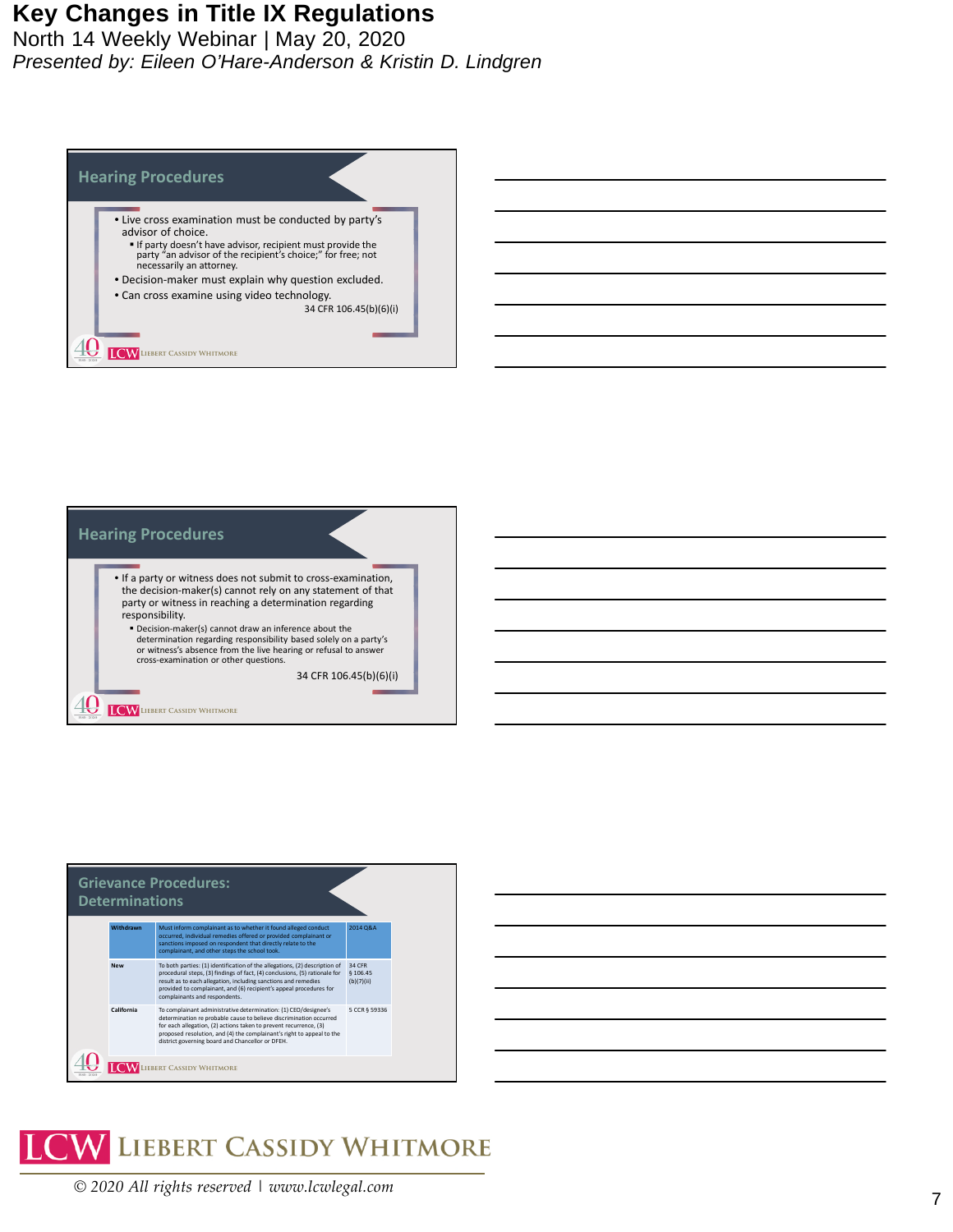North 14 Weekly Webinar | May 20, 2020 *Presented by: Eileen O'Hare-Anderson & Kristin D. Lindgren*



| <u> Andreas Andreas Andreas Andreas Andreas Andreas Andreas Andreas Andreas Andreas Andreas Andreas Andreas Andr</u> |  | _______ |  |
|----------------------------------------------------------------------------------------------------------------------|--|---------|--|
|                                                                                                                      |  |         |  |
|                                                                                                                      |  |         |  |
|                                                                                                                      |  |         |  |
|                                                                                                                      |  |         |  |
|                                                                                                                      |  |         |  |







*© 2020 All rights reserved | www.lcwlegal.com*